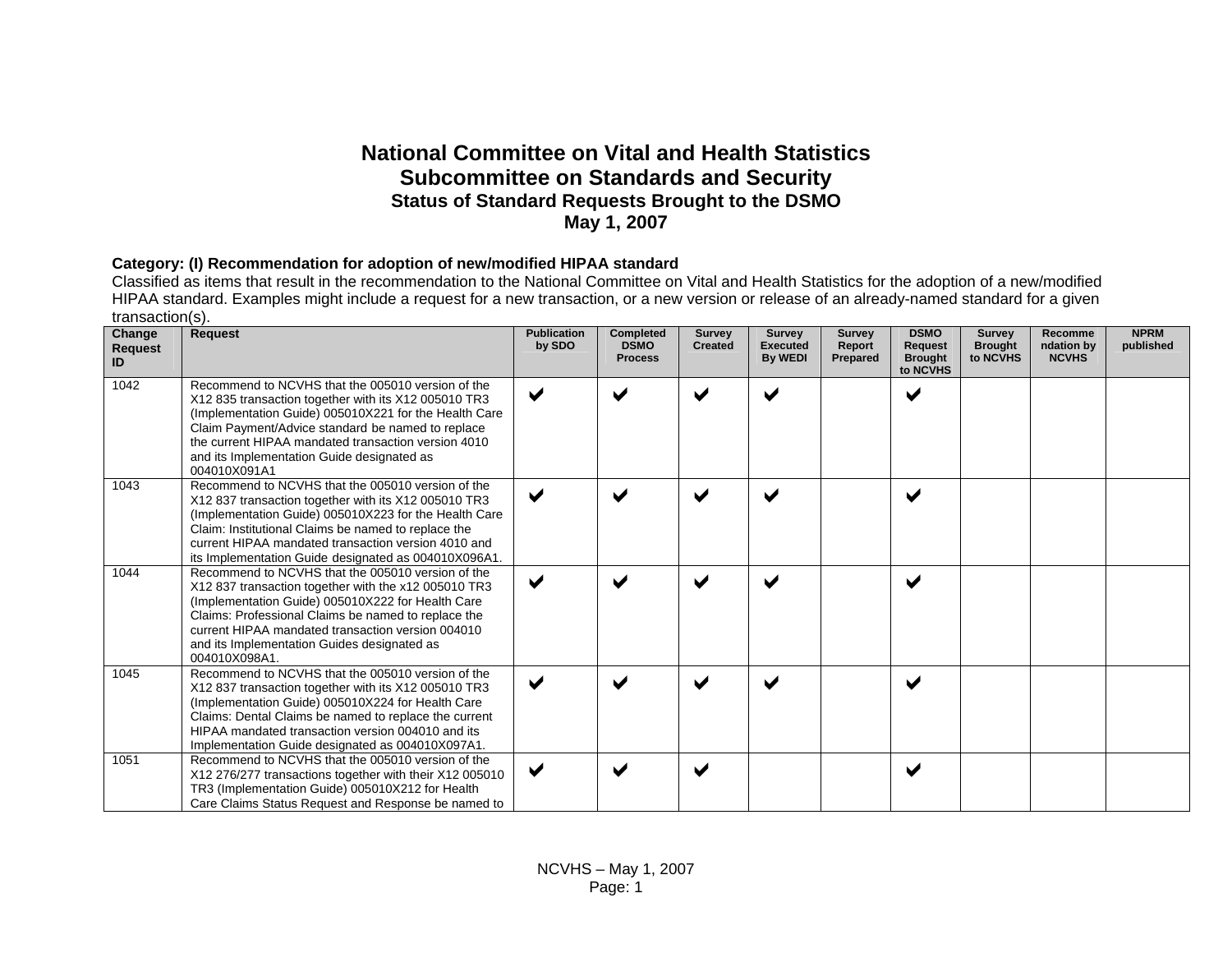| Change<br><b>Request</b><br>ID | <b>Request</b>                                                                                                                                                                                                                                                                                                                                                     | <b>Publication</b><br>by SDO                                                       | Completed<br><b>DSMO</b><br><b>Process</b>                      | <b>Survey</b><br><b>Created</b> | <b>Survey</b><br><b>Executed</b><br>By WEDI | <b>Survey</b><br>Report<br>Prepared | <b>DSMO</b><br><b>Request</b><br><b>Brought</b><br>to NCVHS | <b>Survey</b><br><b>Brought</b><br>to NCVHS | <b>Recomme</b><br>ndation by<br><b>NCVHS</b> | <b>NPRM</b><br>published |
|--------------------------------|--------------------------------------------------------------------------------------------------------------------------------------------------------------------------------------------------------------------------------------------------------------------------------------------------------------------------------------------------------------------|------------------------------------------------------------------------------------|-----------------------------------------------------------------|---------------------------------|---------------------------------------------|-------------------------------------|-------------------------------------------------------------|---------------------------------------------|----------------------------------------------|--------------------------|
|                                | replace the current HIPAA mandated transaction version<br>004010 and its Implementation Guide designated as<br>004010X093A1.                                                                                                                                                                                                                                       |                                                                                    |                                                                 |                                 |                                             |                                     |                                                             |                                             |                                              |                          |
| 1052                           | Recommend to NCVHS that the 005010 version of the<br>X12 278 transaction together with its X12 005010 TR3<br>(Implementation Guide) 005010X217 for Health Care<br>Services Review - Request to Review and Response be<br>named to replace the current HIPAA mandated<br>transaction 278 version 004010 and its Implementation<br>Guide designated as 004010X094A1. | $\blacktriangledown$                                                               | $\blacktriangledown$                                            |                                 |                                             |                                     | $\blacktriangledown$                                        |                                             |                                              |                          |
| 1054                           | Recommend to NCVHS that the 005010 version of the<br>X12 834 transaction together with its X12 005010 TR3<br>(Implementation Guide) 005010X220 for Benefit<br>Enrollment and Maintenance be named to replace the<br>current HIPAA mandated transaction 834 version 4010<br>and its Implementation Guide designated as<br>004010X095A1.                             | $\blacktriangledown$                                                               | $\blacktriangledown$                                            |                                 |                                             |                                     | $\blacktriangledown$                                        |                                             |                                              |                          |
| 1055                           | The NCPDP membership is requesting a new version of<br>the Telecommunication and Batch Standard be named in<br>HIPAA. The Telecommunication Standard<br>Implementation Guide is version DØ. The Batch<br>Standard Implementation Guide is version 1.2, which<br>supports Telecommunication version DØ in a batch<br>mode.                                          | Undergoing<br>industry<br>$ballot -$<br>publication<br>planned<br><b>July 2007</b> | January<br>Batch item;<br><b>DSMO</b><br>adjudicate<br>in April | ✔                               |                                             |                                     | ✔                                                           |                                             |                                              |                          |
|                                | The Telecommunication Standard Implementation Guide<br>supports the following processes<br>1. Eligibility Verification<br>2. Claim<br>Service<br>3.<br><b>Information Reporting</b><br>4.<br><b>Prior Authorization</b><br>5.<br><b>Predetermination of Benefits</b><br>6.                                                                                         |                                                                                    |                                                                 |                                 |                                             |                                     |                                                             |                                             |                                              |                          |
|                                | NCPDP's SNIP Committee is working with WEDI on the<br>Benefit Analysis Survey. This committee is also planning<br>to provide educational webcasts for the industry.                                                                                                                                                                                                |                                                                                    |                                                                 |                                 |                                             |                                     |                                                             |                                             |                                              |                          |
|                                | Changes from version 5.1 to version DØ are provided<br>under separate cover. Changes include the addition of<br>fields to support Medicare Part D functionality,<br>enhancements to coordination of benefits processing,<br>more guidance for balancing and pricing support as                                                                                     |                                                                                    |                                                                 |                                 |                                             |                                     |                                                             |                                             |                                              |                          |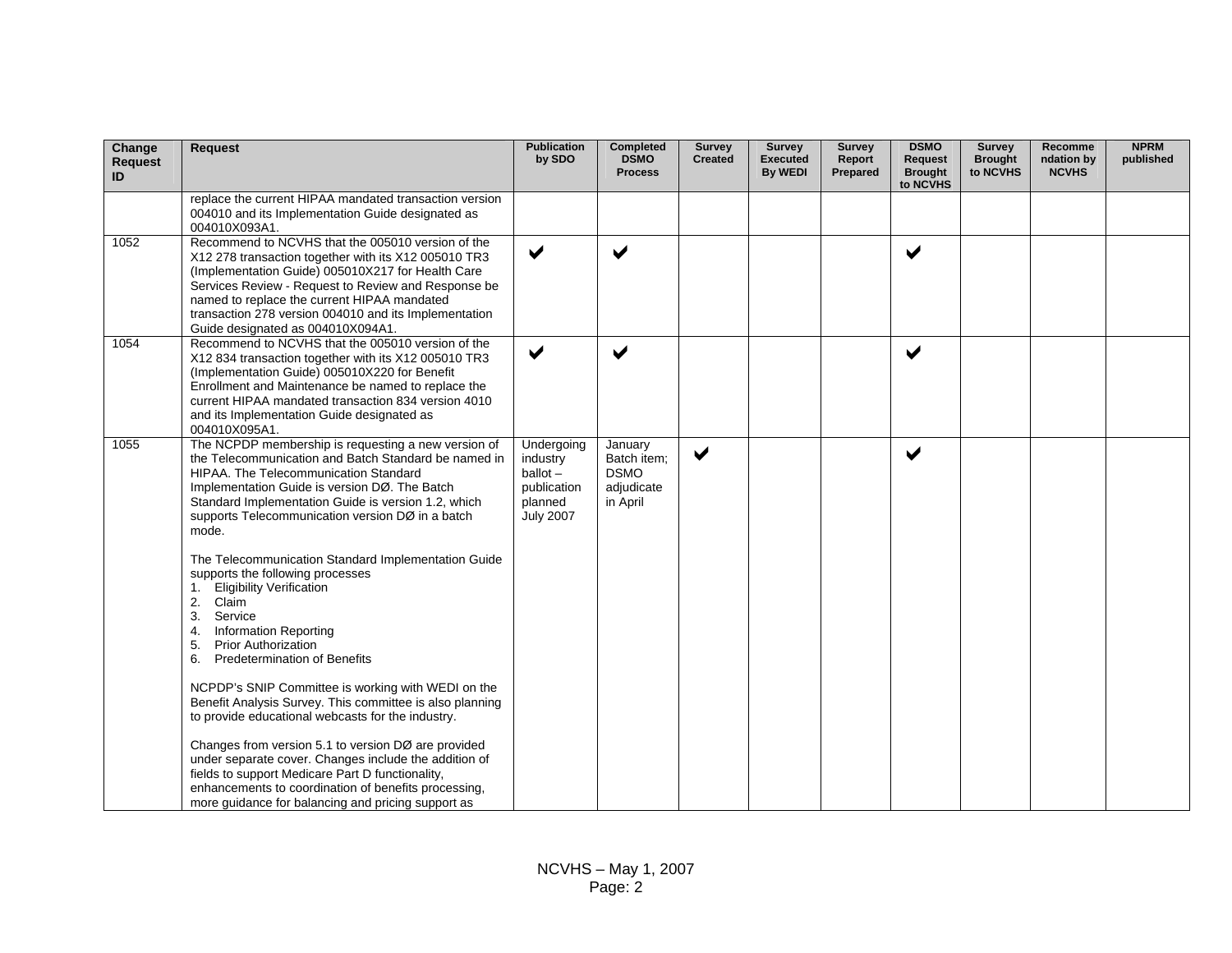| Change<br><b>Request</b><br>ID | <b>Request</b>                                                                                                                                                                                                                                                                                                                                                                                                                                                                                                                                                                                                                                                                                                                                                                                                                     | <b>Publication</b><br>by SDO                                                       | Completed<br><b>DSMO</b><br><b>Process</b>                      | <b>Survey</b><br><b>Created</b> | <b>Survey</b><br><b>Executed</b><br><b>By WEDI</b> | <b>Survey</b><br>Report<br>Prepared | <b>DSMO</b><br><b>Request</b><br><b>Brought</b><br>to NCVHS | <b>Survey</b><br><b>Brought</b><br>to NCVHS | Recomme<br>ndation by<br><b>NCVHS</b> | <b>NPRM</b><br>published |
|--------------------------------|------------------------------------------------------------------------------------------------------------------------------------------------------------------------------------------------------------------------------------------------------------------------------------------------------------------------------------------------------------------------------------------------------------------------------------------------------------------------------------------------------------------------------------------------------------------------------------------------------------------------------------------------------------------------------------------------------------------------------------------------------------------------------------------------------------------------------------|------------------------------------------------------------------------------------|-----------------------------------------------------------------|---------------------------------|----------------------------------------------------|-------------------------------------|-------------------------------------------------------------|---------------------------------------------|---------------------------------------|--------------------------|
|                                | business needs have evolved, and the addition of<br>mandatory/situational designations per the HIPAA<br>Privacy regulation.                                                                                                                                                                                                                                                                                                                                                                                                                                                                                                                                                                                                                                                                                                        |                                                                                    |                                                                 |                                 |                                                    |                                     |                                                             |                                             |                                       |                          |
| 1057                           | The NCPDP membership is requesting a new standard<br>be named in HIPAA for use in the pharmacy industry -<br>the Medicaid Subrogation Standard Implementation<br>Guide, version 3.Ø.<br>Medicaid Subrogation is a process whereby Medicaid is<br>the payer of last resort. The state has reimbursed the<br>pharmacy provider for covered claims and now is<br>pursuing reimbursement from other payers for these<br>claims. Some states may choose to "Pay" all claims in<br>full, through a federal waiver, at the point of receipt and<br>"Chase" reimbursements from responsible third parties<br>after the fact. The Medicaid Subrogation transactions<br>use the Telecommunication Standard transactions.<br>More information on this business function is found in the<br>NCPDP "Medicaid Subrogation Implementation Guide". | Undergoing<br>industry<br>$ballot -$<br>publication<br>planned<br><b>July 2007</b> | January<br>Batch item:<br><b>DSMO</b><br>adjudicate<br>in April | $\blacktriangledown$            |                                                    |                                     | $\blacktriangledown$                                        |                                             |                                       |                          |
| 1060                           | Recommend to NCVHS that the 005010 version of the<br>X12 820 transaction together with its X12 005010 TR3<br>(Implementation Guide) 005010X218 for Payroll<br>Deducted and Other Group Premium Payment for<br>Insurance Products be named to replace the current<br>HIPAA mandated transaction 820 version 4010 and its<br>Implementation Guide designated as 004010X061A1.                                                                                                                                                                                                                                                                                                                                                                                                                                                        | $\blacktriangledown$                                                               | April Batch;<br><b>DSMO</b><br>adjudicate<br>in June            |                                 |                                                    |                                     |                                                             |                                             |                                       |                          |
| 1062                           | Recommend to NCVHS that the 005010 version of the<br>X12 270/271 transactions together with their X12 005010<br>TR3 (Implementation Guide) 005010X203 for Health<br>Care Eligibility Benefit Inquiry and Response be named<br>to replace the current HIPAA mandated transactions 270<br>and 271 version 4010 and its Implementation Guide<br>designated as 004010X092A1.                                                                                                                                                                                                                                                                                                                                                                                                                                                           | $\blacktriangledown$                                                               | May Batch;<br><b>DSMO</b><br>adjudicate<br>in July              |                                 |                                                    |                                     |                                                             |                                             |                                       |                          |